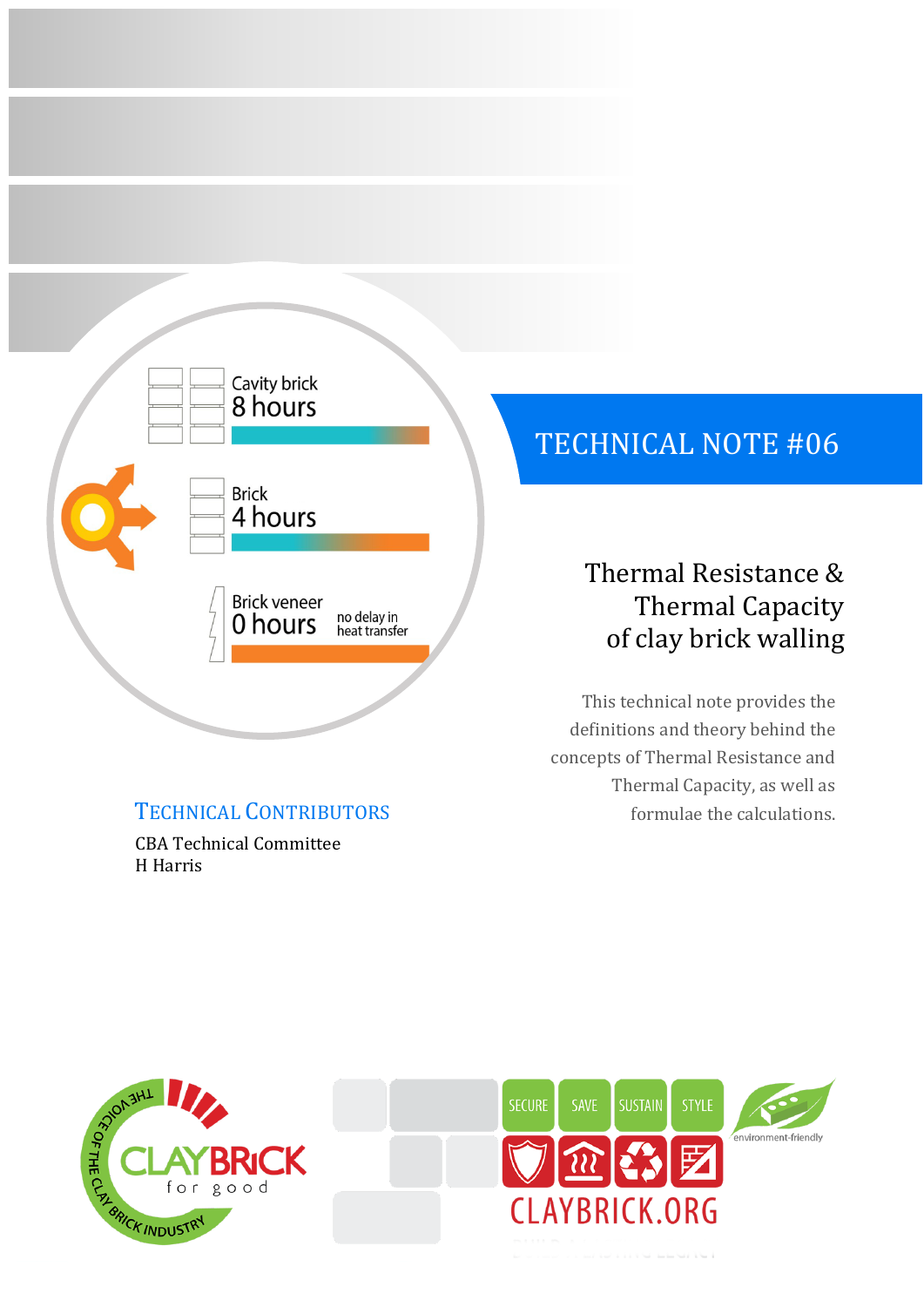

# EXECUTIVE SUMMARY

# THERMAL RESISTANCE

Building elements, particularly those in the shell of a structure give protection from the outside environment, and extreme conditions such as, heat and cold. The measures of how effectively the shell of a building maintains an equable temperature for the benefit of occupants is in part gauged via the thermal resistance of the shell. In mathematical terms the Thermal Resistance of an element is the inverse of its Thermal Transmittance.

The Thermal Resistance of a building element or the materials used provide for the flow of heat (always from a hot to cold temperature) to be impeded. This impedance is measured in terms of the total R-value for a building element, which equates to the sum of the component R-values of the various materials, including the inner and outer air surfaces and any air-spaces that make up the composite building element.

## CALCULATION OF THERMAL RESISTANCE (R) OF A WALL

Use this equation to calculate the Thermal Resistance (R-value) of a wall

$$
R=\frac{1}{U}=\frac{1}{h_i}+\frac{1}{h_o}+\bigg(\frac{1}{a_1}+\frac{1}{a_2}+\cdots+\frac{1}{a_n}\bigg)+\bigg(\begin{array}{c} \frac{d_1}{k_1}+\frac{d_2}{k_2}+\cdots+\frac{d_n}{k_n} \end{array}\bigg)m^2\,K\,W^{-1}
$$

Where:

- $\bullet$  R = The total thermal resistance of the wall
- $\bullet$  h<sub>i</sub> = coefficient of heat transfer for inner surface of wall,
- $h_0$  = coefficient of heat transfer for outer surface of wall
- $a_1...a_n$  = air-spaces coefficient of heat transfer
- $\bullet$  d<sub>1</sub>...d<sub>n</sub> = thickness of each successive layer of materials
- $k_1 ... k_n$  = thermal conductivity of n layers or different material of elements (W/mK)

Then if:

- $\cdot$  d<sub>1</sub> = 0,114 m for a single course of brick
- $k_1 = 0.82$  W/mK for brick work

$$
\frac{1}{20} + \frac{1}{9,4} + \frac{1}{6,2} + \frac{0.114}{0.82} + \frac{0.114}{0.82}
$$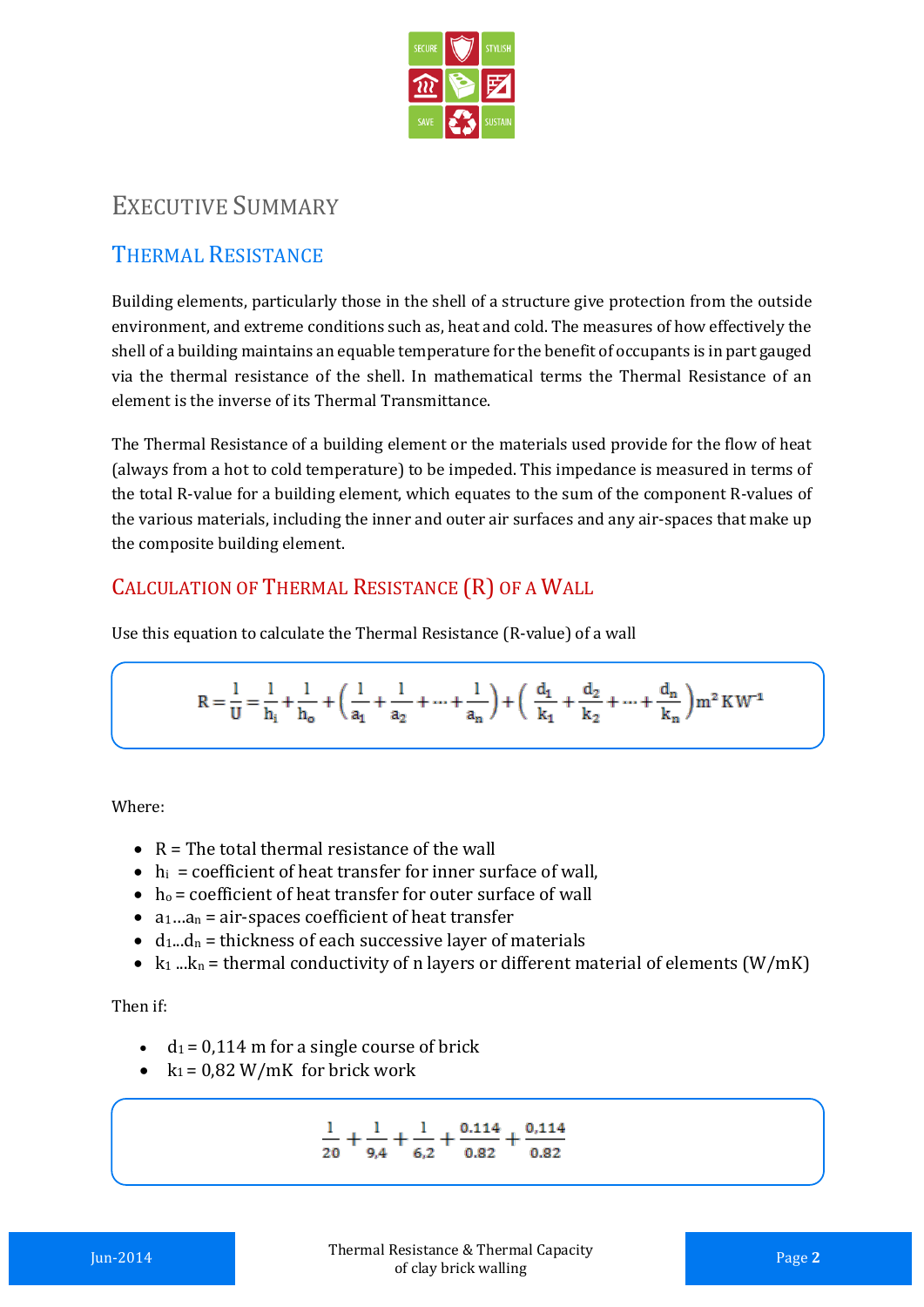

Then:

### $R = 0.60$  m<sup>2</sup>K/W

The average thermal resistance of the shell is the weighted average of the various R-values of the elements or the inverse of the average U-value of the building shell.

Where:

| $U_n = 1/R_n$                        |
|--------------------------------------|
| $U_{Average} = A1 \times U1 + An/Rn$ |
| $\sum A$                             |

# THERMAL CAPACITANCE (C)

As daily temperatures fluctuate externally and the building shell becomes exposed to solar radiation, and then outward radiation at nighttime, the surface temperature of an external wall will also fluctuate. In winter (heating) conditions, the heat of the day can usefully contribute to maintaining internal temperatures in the comfort zone, as some portion of the heat gain is passed through the wall, often with a lag in time, in which case this heat arrives at a useful time when the building is being heated. This serves to reduce the overall heating requirement if the building is occupied and heated at night. Similarly, in the hot season night time, walls can create a heat sink, which will absorb unwanted heat during the day.

In its simplest form the Thermal Capacitance is the product of the volume of an element multiplied by the density of the material times the specific heat of the material, being the amount of heat or energy necessary to change a unit mass of a substance by one degree K in temperature.

This physical property is known as the thermal capacitance (C)

The calculation of the heat-storing capacity of the structure as a whole is complicated by the position of any high mass element relative to any possible insulation, which may prevent that mass from accepting heat or giving it up to the internal environment when it is required for comfort.

It is convenient to express the heat-storing capacity of the shell in terms of the building shell area, i.e. external walls, as these are generally the major contributors to the total capacity, and are unlikely to be compromised by wall covering as may be the case for the floors of buildings.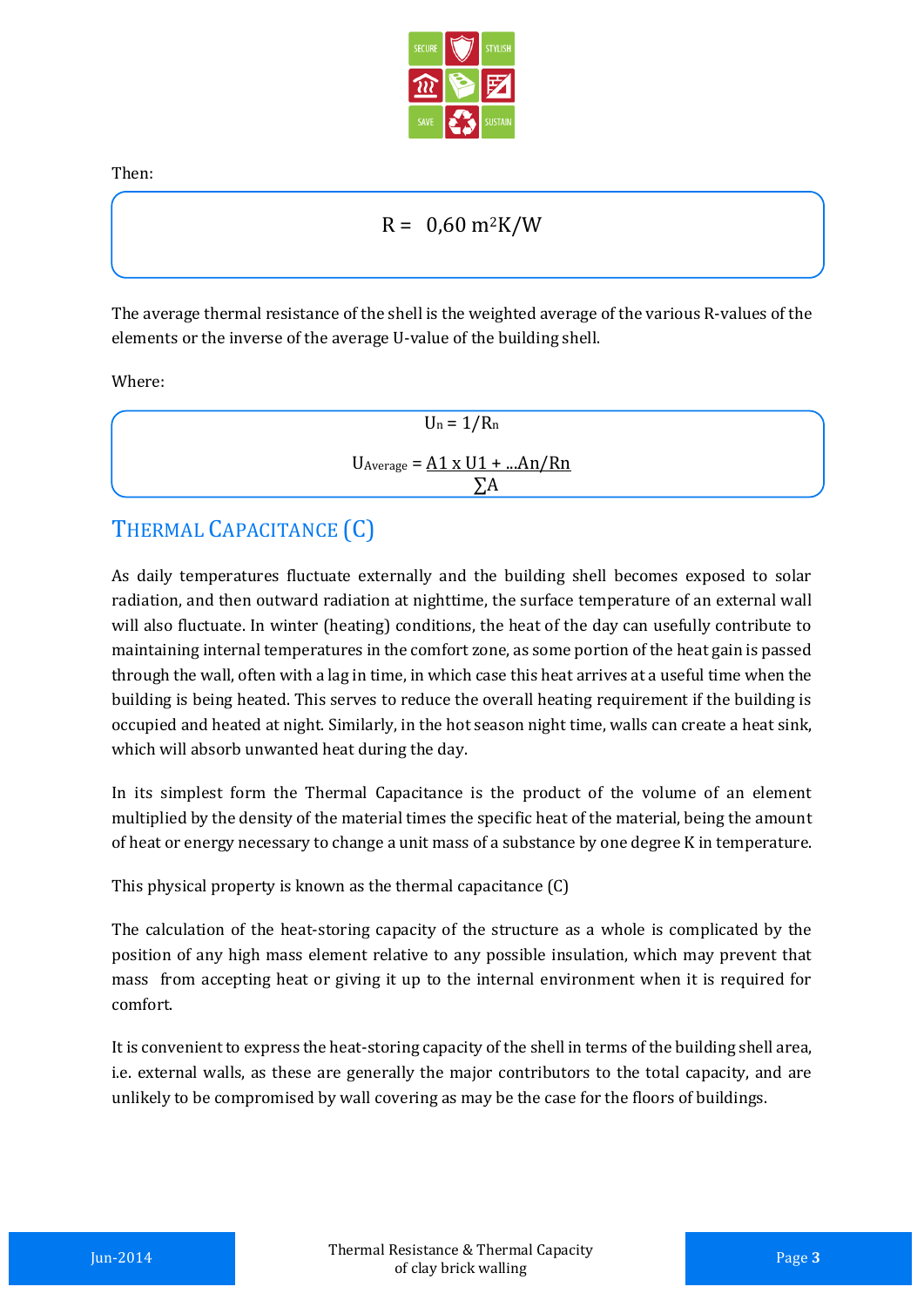

# CALCULATION OF THERMAL CAPACITANCE (R) OF A WALL

$$
Cs = \frac{(V_1p_1c_1 + ... + V_np_nc_n) \text{ kJK}m^{-2}}{\Sigma A}
$$

Where

- $V_1...V_n$  = the volumes of various layers or components of structure  $(m^3)$
- $p_1$ ,  $p_n$  = mass densities of various components (kg m<sup>-3</sup>)
- $C_1...C_2$  = specific heats of various components  $(k[^{\circ}C^{-1} \text{ kg}^{-1})$
- $\Sigma A$  = total area of shell  $(m^2)$

$$
Cs = \frac{(V_1 p_1 c_1 + ... + V_n p_n c_n)}{(A_1 + ... + A_n)}
$$

# REGULATORY REQUIREMENTS IN SOUTH AFRICA

The Thermal Resistance of walls in many types of buildings in South Africa are required to be in excess of certain mandatory levels for purposes of the revised National Building Regulations and SANS 10400XA, which stipulate that :

- i) Non-masonry walls should have an R-value of no less than either 1.9 or 2.2m2K/W depending on the geographic location of the structure.
- ii) Masonry walls will comply if they comprise of a double brick construction or through the wall 140mm hollow concrete block, which are plastered internally.
- iii) Other masonry walls should have an R-value which is greater than 0.35m2K/W.

In the SANS 204 Energy Efficiency in buildings standard, a performance requirement for walling is set out, which ensures a higher level of energy efficiency. It is recommended this be used as a basis for the rational design of walls.

In SANS 204 the heat storing ability of the structure is measured as the CR-value, which is described below.